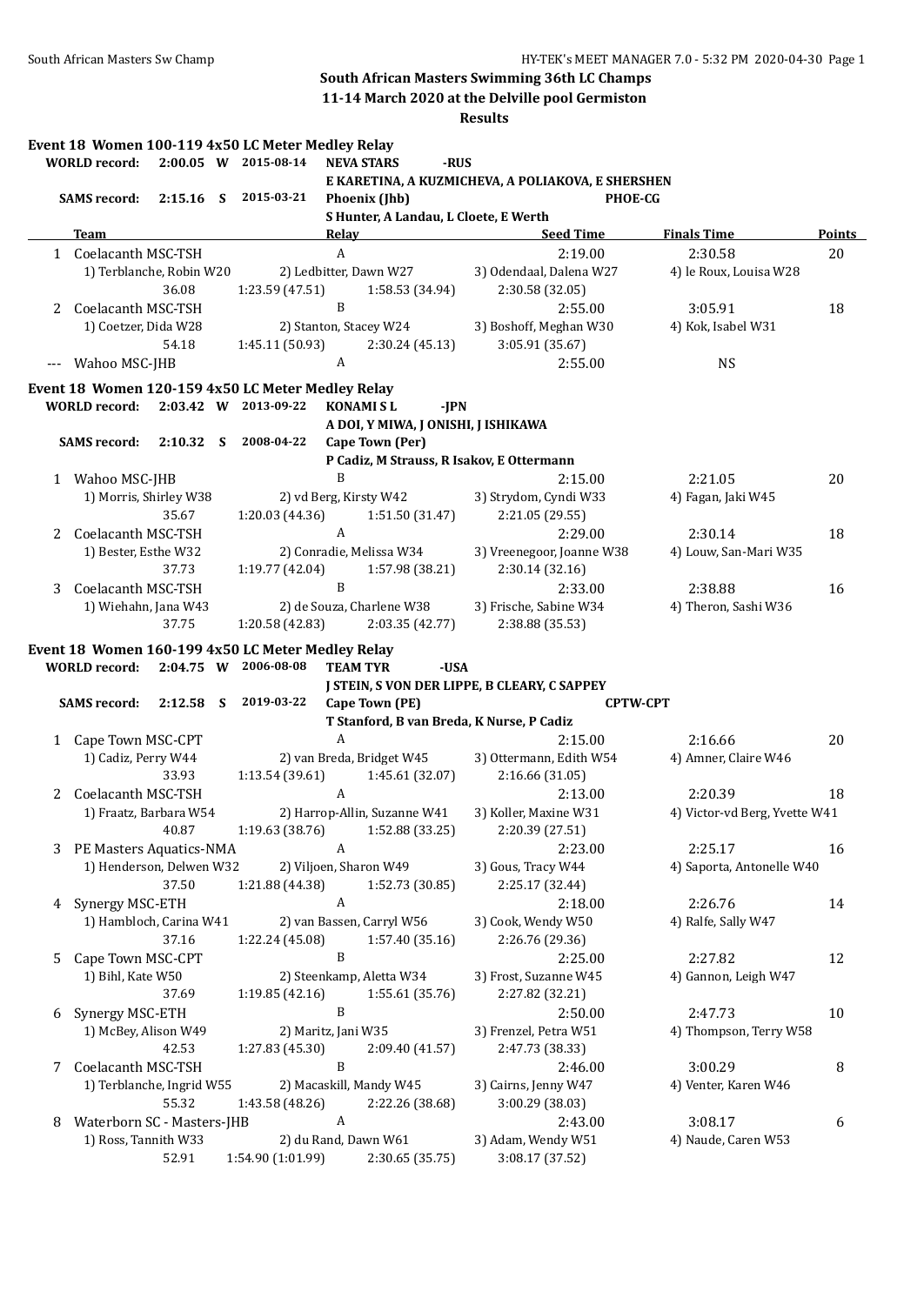# **South African Masters Swimming 36th LC Champs 11-14 March 2020 at the Delville pool Germiston**

|     |                                 |           | (Event 18 Women 160-199 4x50 LC Meter Medley Relay)                       |              |                             |                                                        |                            |    |
|-----|---------------------------------|-----------|---------------------------------------------------------------------------|--------------|-----------------------------|--------------------------------------------------------|----------------------------|----|
|     | 9 Coelacanth MSC-TSH            |           |                                                                           | C            |                             | 3:16.00                                                | 3:19.21                    | 4  |
|     | 1) Grobler, Jana W55            |           |                                                                           |              | 2) Struwig, Nicky W48       | 3) de Villiers, Martjie W42                            | 4) Sharp, Debbie W53       |    |
|     |                                 | 1:00.57   | 1:47.71 (47.14)                                                           |              | 2:36.00 (48.29)             | 3:19.21 (43.21)                                        |                            |    |
|     | Phoenix MSC-JHB                 |           |                                                                           | C            |                             | 3:00.00                                                | <b>NS</b>                  |    |
|     | 1) Pearse, Nina W45             |           |                                                                           |              |                             | 2) Cruickshanks, Sally-Anne W43 3) Hunkin, Jaydene W24 | 4) Hulley, Charlotte W50   |    |
|     |                                 |           | Event 18 Women 200-239 4x50 LC Meter Medley Relay                         |              |                             |                                                        |                            |    |
|     | <b>WORLD</b> record:            |           | 2:10.98 W 2008-08-17                                                      |              | <b>OREGON MASTERS</b>       | -USA                                                   |                            |    |
|     |                                 |           |                                                                           |              |                             | K ANDRUS-HUGHES, B OBLETZ, A DELMAGE, R PARISI         |                            |    |
|     | <b>SAMS</b> record:             | 2:17.21 S | 2008-03-14                                                                |              | Cape Town (Dbn)             |                                                        |                            |    |
|     |                                 |           |                                                                           |              |                             | D Coetzee, G McCarney, E Ottermann, S Kruger           |                            |    |
|     | 1 Coelacanth MSC-TSH            |           |                                                                           | A            |                             | 2:29.00                                                | 2:35.29                    | 20 |
|     | 1) Boshoff, Anneke W48          |           |                                                                           |              | 2) Trusler, Ingrid W61      | 3) Foster, Kim W61                                     | 4) Verryn, Sabine W59      |    |
|     |                                 | 40.07     | 1:25.01 (44.94)                                                           |              | 2:02.75 (37.74)             | 2:35.29 (32.54)                                        |                            |    |
| 2   | PE Masters Aquatics-NMA         |           |                                                                           | $\mathbf{A}$ |                             | 2:42.00                                                | 2:45.73                    | 18 |
|     | 1) Harington, Reinette W67      |           |                                                                           |              | 2) Young, Margie W46        | 3) Reen, Patricia W63                                  | 4) Bosman, Denise W61      |    |
|     |                                 | 46.23     | 1:32.64 (46.41)                                                           |              | 2:10.72 (38.08)             | 2:45.73 (35.01)                                        |                            |    |
| 3   | Wahoo MSC-JHB                   |           |                                                                           | C            |                             | 2:50.00                                                | 2:59.02                    | 16 |
|     | 1) Scott, Deb W58               |           |                                                                           |              | 2) Fritz, Debbie W49        | 3) Bridges, Carole W58                                 | 4) Candy, Nikki W38        |    |
|     |                                 | 41.05     | 1:27.04 (45.99)                                                           |              | 2:20.33 (53.29)             | 2:59.02 (38.69)                                        |                            |    |
| 4   | Free State MSC-MAN              |           |                                                                           | A            |                             | 2:55.00                                                | 3:02.75                    | 14 |
|     | 1) van Niekerk, Carolyn W47     |           |                                                                           |              | 2) Richards, Lynette W62    | 3) Lion-Cachet, Amelia W65                             | 4) Pieterse, Grethel W40   |    |
|     |                                 | 48.29     | 1:42.18 (53.89)                                                           |              | 2:28.60 (46.42)             | 3:02.75 (34.15)                                        |                            |    |
| 5   | Masters East Gauteng Aquatics-E |           |                                                                           | A            |                             | 3:50.00                                                | 3:13.37                    | 12 |
|     | 1) van Biljon, Deidre W48       |           |                                                                           |              | 2) Heynes, Rox W37          | 3) Meaker, Jane W72                                    | 4) de Montille, Nicole W44 |    |
|     |                                 | 46.00     | 1:39.36 (53.36)                                                           |              | 2:35.06 (55.70)             | 3:13.37 (38.31)                                        |                            |    |
| 6   | Coelacanth MSC-TSH              |           |                                                                           | B            |                             | 2:45.00                                                | 3:26.22                    | 10 |
|     | 1) Venter, Marli W54            |           |                                                                           |              | 2) Keys, Elmarie W61        | 3) Kotze, Debbie W59                                   | 4) Wiese, Yolandi W54      |    |
|     |                                 | 52.82     | 1:58.17(1:05.35)                                                          |              | 2:52.59 (54.42)             | 3:26.22 (33.63)                                        |                            |    |
| 7   | Wahoo MSC-JHB                   |           |                                                                           | D            |                             | 3:40.00                                                | 3:35.08                    | 8  |
|     | 1) Gilmartin, Theresa W62       |           |                                                                           |              | 2) Cronje, Anet W59         | 3) Barit, Chavah W25                                   | 4) Murray, Sandy W60       |    |
|     |                                 | 1:03.73   | 2:02.88(59.15)                                                            |              | 2:52.12 (49.24)             | 3:35.08 (42.96)                                        |                            |    |
|     | Coelacanth MSC-TSH              |           |                                                                           | C            |                             | 3:13.00                                                | <b>SCR</b>                 |    |
|     |                                 |           |                                                                           |              |                             |                                                        |                            |    |
|     | <b>WORLD</b> record:            |           | Event 18 Women 240-279 4x50 LC Meter Medley Relay<br>2:19.90 W 2018-03-16 |              | <b>CAPE TOWN MASTERS</b>    | -RSA                                                   |                            |    |
|     |                                 |           |                                                                           |              |                             | D COETZEE, C STANFORD, E OTTERMANN, S KRUGER           |                            |    |
|     | <b>SAMS</b> record:             |           | 2:19.90 S 2018-03-16                                                      |              | Cape Town (Pta)             |                                                        | <b>CPTW-CPT</b>            |    |
|     |                                 |           |                                                                           |              |                             | D Coetzee, C Stanford, E Ottermann, S Kruger           |                            |    |
|     | 1 Cape Town MSC-CPT             |           |                                                                           | A            |                             | 2:35.00                                                | 2:41.29                    | 20 |
|     | 1) Coetzee, Diane W65           |           |                                                                           |              | 2) Donnelly, Chris W63      | 3) Degenaar, Jean W60                                  | 4) Landman, Ingrid W53     |    |
|     |                                 | 38.83     | 1:30.01 (51.18)                                                           |              | 2:06.80 (36.79)             | 2:41.29 (34.49)                                        |                            |    |
| 2   | Synergy MSC-ETH                 |           |                                                                           | A            |                             | 2:39.00                                                | 2:56.58                    | 18 |
|     | 1) Bromfield, Morag W68         |           |                                                                           |              | 2) Thatcher, Annette W68    | 3) Bailey, Colleen W66                                 | 4) Clark, Rosemary W72     |    |
|     |                                 | 40.78     |                                                                           |              |                             | 2:56.58 (44.36)                                        |                            |    |
|     |                                 |           | 1:26.40 (45.62)                                                           | A            | 2:12.22 (45.82)             |                                                        |                            |    |
| 3   | Coelacanth MSC-TSH              |           |                                                                           |              |                             | 3:04.00                                                | 3:07.54                    | 16 |
|     | 1) Janssens, Geraldine W76      |           |                                                                           |              | 2) Jv Vuuren, Hannatjie W61 | 3) Bouwer, Marieke W57                                 | 4) Bruining, Carol W60     |    |
|     |                                 | 46.09     | 1:40.74 (54.65)                                                           |              | 2:27.78 (47.04)             | 3:07.54 (39.76)                                        |                            |    |
| 4   | Free State MSC-MAN              |           |                                                                           | A            |                             | 3:05.00                                                | 3:30.90                    | 14 |
|     | 1) van Niekerk, Antoinette W72  |           |                                                                           |              | 2) Olivier, Lienkie W55     | 3) Loxton, Shani W70                                   | 4) Lordan, Beth W79        |    |
|     |                                 | 56.55     | 1:44.98 (48.43)                                                           |              | 2:39.78 (54.80)             | 3:30.90 (51.12)                                        |                            |    |
|     | Cape Town MSC-CPT               |           |                                                                           | B            |                             | 2:59.00                                                | SCR                        |    |
| --- | Synergy MSC-ETH                 |           |                                                                           | $\, {\bf B}$ |                             | 3:50.00                                                | <b>SCR</b>                 |    |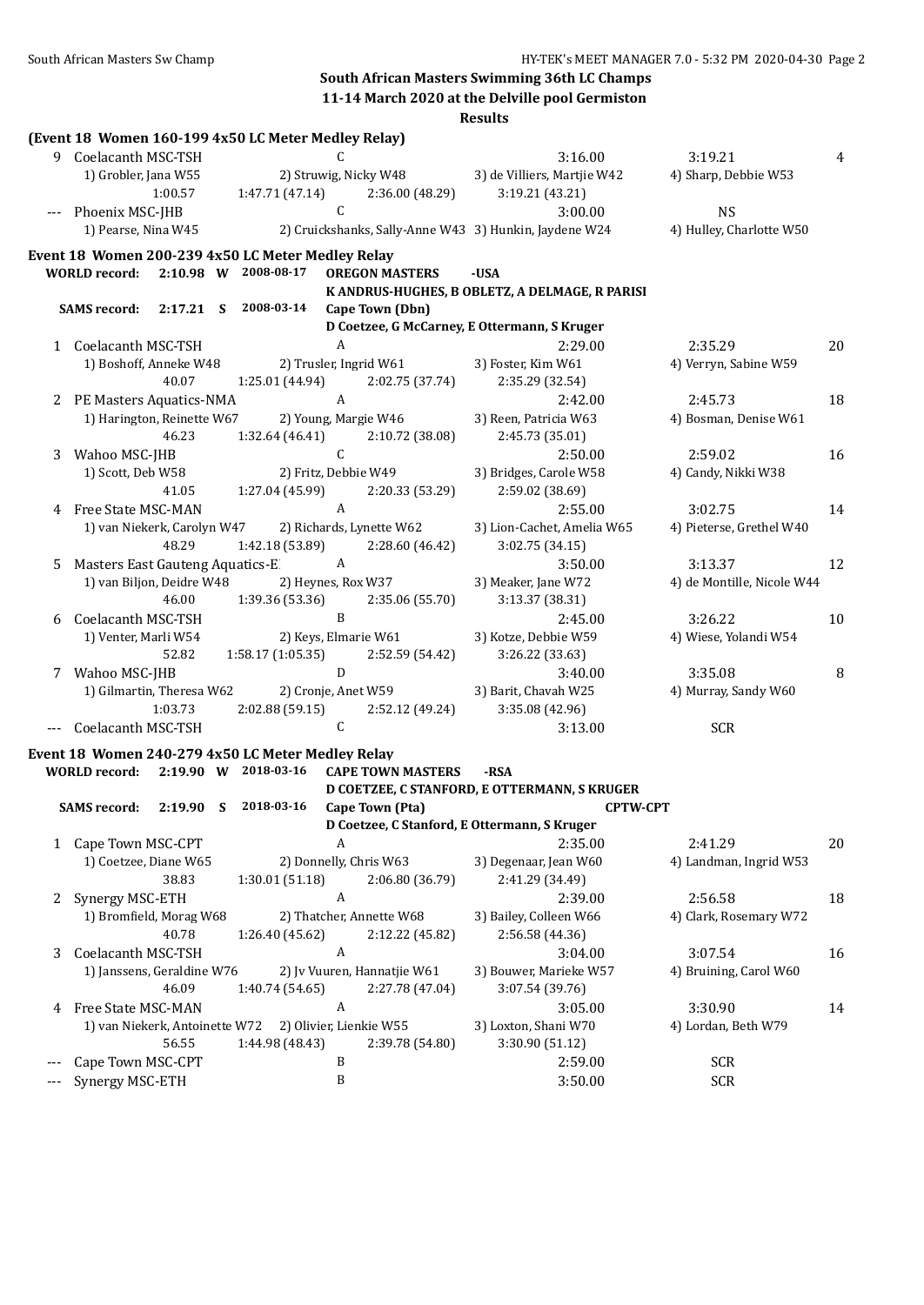**11-14 March 2020 at the Delville pool Germiston**

|   | Event 18 Women 280-319 4x50 LC Meter Medley Relay     |                 |                      |                  |                                          |                                               |                           |    |
|---|-------------------------------------------------------|-----------------|----------------------|------------------|------------------------------------------|-----------------------------------------------|---------------------------|----|
|   | <b>WORLD</b> record:                                  |                 | 2:41.43 W 2019-08-24 |                  | <b>OREGON MASTERS</b>                    | -USA                                          |                           |    |
|   |                                                       |                 |                      |                  |                                          | K ANDRUS-HUGHES, J GETTLING, M TOPPEL, J WARD |                           |    |
|   | SAMS record: 2:59.44 S 2018-03-16                     |                 |                      |                  | <b>Phoenix (Pta)</b>                     | <b>PHOE-JHB</b>                               |                           |    |
|   |                                                       |                 |                      |                  | M Davie, A Jones, M Mons, S Leuner       |                                               |                           |    |
|   | 1 Phoenix MSC-JHB                                     |                 |                      | A                |                                          | 3:08.00                                       | 3:15.33                   | 20 |
|   | 1) Mons, Maureen W69                                  |                 | 2) Jones, Anne W75   |                  |                                          | 3) Crawford, Linda W70                        | 4) Rollnick, Marissa W69  |    |
|   |                                                       | 48.36           | 1:41.27 (52.91)      |                  | 2:36.61 (55.34)                          | 3:15.33 (38.72)                               |                           |    |
|   | 2 Synergy MSC-ETH                                     |                 |                      | $\boldsymbol{A}$ |                                          | 3:39.00                                       | 3:28.32                   | 18 |
|   | 1) Angelos, Merle W75                                 |                 |                      |                  | 2) Berridge, Barbara W69                 | 3) Ireland, Jenny W70                         | 4) Griffiths, Bronwen W66 |    |
|   |                                                       | 55.56           | 1:50.18 (54.62)      |                  | 2:37.96 (47.78)                          | 3:28.32 (50.36)                               |                           |    |
| 3 | Phoenix MSC-JHB                                       |                 |                      | $\mathbf{B}$     |                                          | 4:15.00                                       | 3:49.74                   | 16 |
|   | 1) Hulley, Jane W78                                   |                 |                      |                  | 2) van Niekerk, Theresa W61              | 3) Leuner, Sue W81                            | 4) Gooch, Joelle W65      |    |
|   |                                                       | 56.07           | 1:57.00 (1:00.93)    |                  | 3:49.74 (1:52.74)                        |                                               |                           |    |
| 4 | Coelacanth MSC-TSH                                    |                 |                      | A                |                                          | 4:10.00                                       | 3:49.88                   | 14 |
|   | 1) Fyfe, Joyce W73                                    |                 |                      |                  | 2) Vorwerk Marren, Ingrid W69            | 3) Sandri, Angelika W70                       | 4) McLaren, Isabel W71    |    |
|   |                                                       | 57.19           | 2:06.55 (1:09.36)    |                  | 3:03.15(56.60)                           | 3:49.88 (46.73)                               |                           |    |
| 5 | Coelacanth MSC-TSH                                    |                 |                      | B                |                                          | 4:50.00                                       | 4:19.59                   | 12 |
|   | 1) Mienie, Elsie W65                                  |                 |                      |                  | 2) vd Berg, Elsje W64                    | 3) Rees, Jane W76                             | 4) Hanson, Ann W82        |    |
|   |                                                       | 51.26           |                      |                  | $1:49.08(57.82)$ $3:20.81(1:31.73)$      | 4:19.59 (58.78)                               |                           |    |
|   | --- Wahoo MSC-JHB                                     |                 |                      | $\mathbf E$      |                                          | 4:20.00                                       | <b>NS</b>                 |    |
|   | 1) Adan, Marilyn W69                                  |                 |                      |                  | 2) Thompson, Jean W69                    | 3) Lawless, Helen W71                         | 4) Pieters, Linda W73     |    |
|   | Event 27 Women 100-119 4x100 LC Meter Freestyle Relay |                 |                      |                  |                                          |                                               |                           |    |
|   | WORLD record: 4:06.21 W 2019-05-04                    |                 |                      | <b>WVZ</b>       | -NED                                     |                                               |                           |    |
|   |                                                       |                 |                      |                  |                                          | M van STRIEN, L van NOORT, I MASSAR, D BADOUX |                           |    |
|   | <b>SAMS</b> record:                                   |                 | 5:03.62 S 2016-03-18 |                  | Coelacanth (Dbn)                         | <b>COEL-NT</b>                                |                           |    |
|   |                                                       |                 |                      |                  | H Coetzee, D Ledbitter, M Koller, C Rolt |                                               |                           |    |
|   | 1 Coelacanth MSC-TSH                                  |                 |                      | $\boldsymbol{A}$ |                                          | 4:58.00                                       | 5:51.00                   | 20 |
|   | 1) Kotze, Nadene W27                                  |                 |                      |                  | 2) Stanton, Stacey W24                   | 3) Coetzer, Dida W28                          | 4) Ledbitter, Dawn W27    |    |
|   |                                                       | 31.97           |                      |                  | $1:07.82$ (1:07.82) $1:49.08$ (41.26)    | 2:36.38 (1:28.56)                             |                           |    |
|   |                                                       | 3:24.31 (47.93) | 4:15.72 (1:39.34)    |                  | 4:59.60 (43.88)                          | 5:51.00 (1:35.28)                             |                           |    |
|   | Event 27 Women 120-159 4x100 LC Meter Freestyle Relay |                 |                      |                  |                                          |                                               |                           |    |
|   | WORLD record: 4:04.10 W 2019-06-15                    |                 |                      |                  | <b>BIRMINGHAM MASTERS</b>                | -GBR                                          |                           |    |
|   |                                                       |                 |                      |                  |                                          | K WALKER-STABELER, A LANE, A MCCALL, J CLARK  |                           |    |
|   | <b>SAMS</b> record:                                   |                 | 4:23.76 S 2017-03-16 |                  | <b>Aquabear (EL)</b>                     | <b>AOUB-EP</b>                                |                           |    |
|   |                                                       |                 |                      |                  |                                          | K Moulton, D Henderson, A Saporta, T Gous     |                           |    |
|   | 1 Coelacanth MSC-TSH                                  |                 |                      | A                |                                          | 5:01.00                                       | 5:04.26                   | 20 |
|   |                                                       |                 |                      |                  | 2) de Souza, Charlene W38                | 3) Vreenegoor, Joanne W38                     | 4) Louw, San-Mari W35     |    |
|   | 1) Koller, Maxine W31                                 | 33.18           | 1:11.25 (1:11.25)    |                  | 1:49.26 (38.01)                          | 2:31.66 (1:20.41)                             |                           |    |
|   |                                                       | 3:08.71 (37.05) | 3:49.18 (1:17.52)    |                  | 4:25.05 (35.87)                          | 5:04.26 (1:15.08)                             |                           |    |
|   | Coelacanth MSC-TSH                                    |                 |                      | $\, {\bf B}$     |                                          | 6:11.00                                       | 5:21.38                   | 18 |
| 2 |                                                       |                 |                      |                  |                                          |                                               |                           |    |
|   | 1) Kok, Isabel W31                                    |                 |                      |                  | 2) Smart, Joanne W40                     | 3) Gous, Denise W34                           | 4) Bester, Esthe W32      |    |
|   |                                                       | 37.93           | 1:23.65(1:23.65)     |                  | 2:04.15 (40.50)                          | 2:48.06 (1:24.41)                             |                           |    |
|   |                                                       | 3:28.22 (40.16) | 4:14.11 (1:26.05)    |                  | 4:45.10 (30.99)                          | 5:21.38 (1:07.27)                             |                           |    |
|   | --- Wahoo MSC-JHB                                     |                 |                      | B                |                                          | 6:30.00                                       | <b>NS</b>                 |    |
|   | Event 27 Women 160-199 4x100 LC Meter Freestyle Relay |                 |                      |                  |                                          |                                               |                           |    |
|   | <b>WORLD</b> record:                                  |                 | 4:06.90 W 2015-06-14 |                  | <b>NORTH CAROLINA MASTERS -USA</b>       |                                               |                           |    |
|   |                                                       |                 |                      |                  |                                          | E BRAUN, J STRINGER, A UHL, K LINDAUER        |                           |    |
|   | <b>SAMS</b> record:                                   | 4:37.60 S       | 2016-03-18           |                  | Cape Town (Dbn)                          | <b>CPTW-WP</b>                                |                           |    |
|   |                                                       |                 |                      |                  |                                          | M Strauss, L Gannon, B van Breda, T Osborne   |                           |    |
|   | 1 PE Masters Aquatics-NMA                             |                 |                      | A                |                                          | 4:42.00                                       | 4:44.97                   | 20 |
|   | 1) Gous, Tracy W44                                    |                 |                      |                  | 2) Henderson, Delwen W32                 | 3) Bosman, Denise W61                         | 4) Saporta, Antonelle W40 |    |
|   |                                                       | 31.62           | 1:07.91 (1:07.91)    |                  | 1:41.43 (33.52)                          | 2:18.08 (1:10.17)                             |                           |    |
|   |                                                       | 2:55.02 (36.94) | 3:33.55 (1:15.47)    |                  | 4:08.28 (34.73)                          | 4:44.97 (1:11.42)                             |                           |    |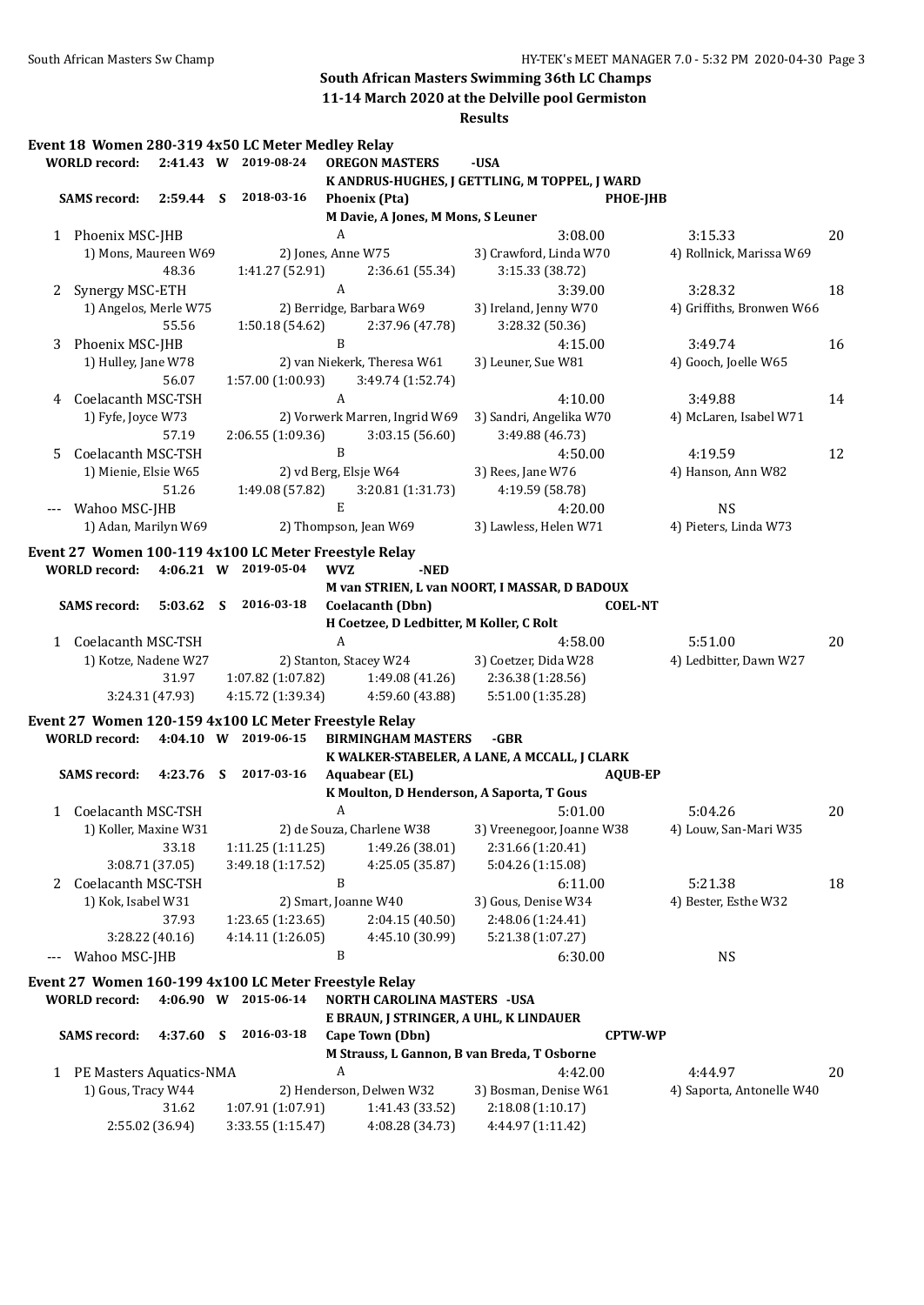### **South African Masters Swimming 36th LC Champs 11-14 March 2020 at the Delville pool Germiston**

**Results (Event 27 Women 160-199 4x100 LC Meter Freestyle Relay)** 2 Wahoo MSC-JHB A 5:05.00 4:55.34 18 1) Strydom, Cyndi W33 2) Zografos, Ioanna W45 3) Morris, Shirley W38 4) Fagan, Jaki W45 30.87 1:03.78 (1:03.78) 1:44.87 (41.09) 2:34.41 (1:30.63) 3:08.07 (33.66) 3:48.45 (1:14.04) 4:19.26 (30.81) 4:55.34 (1:06.89) 3 Phoenix MSC-IHB C C 5:11.00 5:03.91 16 1) Hulley, Charlotte W50 2) Callanan, Lynne W55 3) Wantenaar, Lara W39 4) Hunkin, Jaydene W24 37.78 1:20.31 (1:20.31) 2:00.79 (40.48) 2:43.89 (1:23.58) 3:17.32 (33.43) 3:54.43 (1:10.54) 4:27.78 (33.35) 5:03.91 (1:09.48) 4 Synergy MSC-ETH A 4:43.00 5:18.51 14 1) Frenzel, Petra W51 2) Maritz, Jani W35 3) Hambloch, Carina W41 4) Ralfe, Sally W47 39.77 1:31.09 (1:31.09) 2:07.57 (36.48) 2:50.16 (1:19.07) 3:24.11 (33.95) 4:01.96 (1:11.80) 4:38.25 (36.29) 5:18.51 (1:16.55) **Event 27 Women 200-239 4x100 LC Meter Freestyle Relay WORLD record: 4:20.68 W 2013-03-14 CAPE TOWN -RSA S KRUGER, C STANFORD, E OTTERMANN, P CADIZ SAMS record: 4:20.68 S 2013-03-14 Cape Town (PE) S Kruger, C Stanford, E Ottermann, P Cadiz** 1 Cape Town MSC-CPT 4:35.00 4:37.63 20 1) Cadiz, Perry W44 2) van Breda, Bridget W45 3) Ottermann, Edith W54 4) Degenaar, Jean W60 31.11 1:05.04 (1:05.04) 1:38.05 (33.01) 2:13.47 (1:08.43) 2:49.12 (35.65) 3:28.14 (1:14.67) 4:01.14 (33.00) 4:37.63 (1:09.49) 2 Coelacanth MSC-TSH A 4:51.00 4:54.53 18 1) Victor-vd Berg, Yvette W41 2) Dorlas, Sandra W54 3) Wiese, Yolandi W54 4) Fraatz, Barbara W54 29.08 1:01.05 (1:01.05) 1:41.49 (40.44) 2:26.57 (1:25.52) 3:02.39 (35.82) 3:42.78 (1:16.21) 4:16.60 (33.82) 4:54.53 (1:11.75) 3 Cape Town MSC-CPT B B 4:55.00 5:20.37 16 1) Coetzee, Diane W65 2) Landman, Ingrid W53 3) Gannon, Leigh W47 4) Frost, Suzanne W45 34.69 1:13.42 (1:13.42) 1:50.34 (36.92) 2:32.35 (1:18.93) 3:14.67 (42.32) 4:01.81 (1:29.46) 4:39.05 (37.24) 5:20.37 (1:18.56) 4 PE Masters Aquatics-NMA A 5:25.00 5:47.06 14 1) Reen, Patricia W63 2) Young, Margie W46 3) Donian, Chere W56 4) Viljoen, Sharon W49 40.59 1:25.65 (1:25.65) 2:07.84 (42.19) 2:53.34 (1:27.69) 3:37.40 (44.06) 4:26.71 (1:33.37) 5:04.51 (37.80) 5:47.06 (1:20.35) 5 Synergy MSC-ETH A A 5:57.00 6:13.51 12 1) Lloyd, Dawn W62 2) Thompson, Terry W58 3) McBey, Alison W49 4) van Bassen, Carryl W56 52.14 1:50.64 (1:50.64) 2:34.16 (43.52) 3:21.27 (1:30.63) 4:01.39 (40.12) 4:45.64 (1:24.37) 5:27.41 (41.77) 6:13.51 (1:27.87) -- Free State MSC-MAN A A 5:45.00 NS **Event 27 Women 240-279 4x100 LC Meter Freestyle Relay WORLD record: 4:36.74 W 2019-07-21 NORTH TEXAS LONESTAR -USA S STONE, K HENDERSON, L MORRISON, J WOOLSLAYER SAMS record: 4:39.62 S 2016-03-18 Cape Town (Dbn) CPTW-WP S Kruger, D Coetzee, G McCarney, C Stanford,** 1 Coelacanth MSC-TSH A 5:50.00 5:42.28 20 1) Verryn, Sabine W59 2) Kotze, Debbie W59 3) vd Berg, Elsje W64 4) Trusler, Ingrid W61 38.08 1:21.11 (1:21.11) 2:00.60 (39.49) 2:43.44 (1:22.33) 3:32.32 (48.88) 3:52.99 (1:09.55) 5:04.22 (1:11.23) 5:42.28 (1:49.29) 2 Cape Town MSC-CPT 4 A 5:40.00 5:48.02 18 1) Brewis, Judy W66 2) Southgate, Jennifer W53 3) Zundorf, Lenchen W76 4) Bihl, Kate W50 36.93 1:17.64 (1:17.64) 2:02.39 (44.75) 2:52.10 (1:34.46) 3:41.53 (49.43) 4:36.82 (1:44.72) 5:10.46 (33.64) 5:48.02 (1:11.20) 3 Coelacanth MSC-TSH B B 7:15.00 6:49.74 16 1) Sandri, Angelika W70 2) Mienie, Elsie W65 3) Bruining, Carol W60 4) McLaren, Isabel W71 47.33 1:44.22 (1:44.22) 2:33.22 (49.00) 3:28.20 (1:43.98) 4:10.24 (42.04) 4:56.38 (1:28.18) 5:48.22 (51.84) 6:49.74 (1:53.36)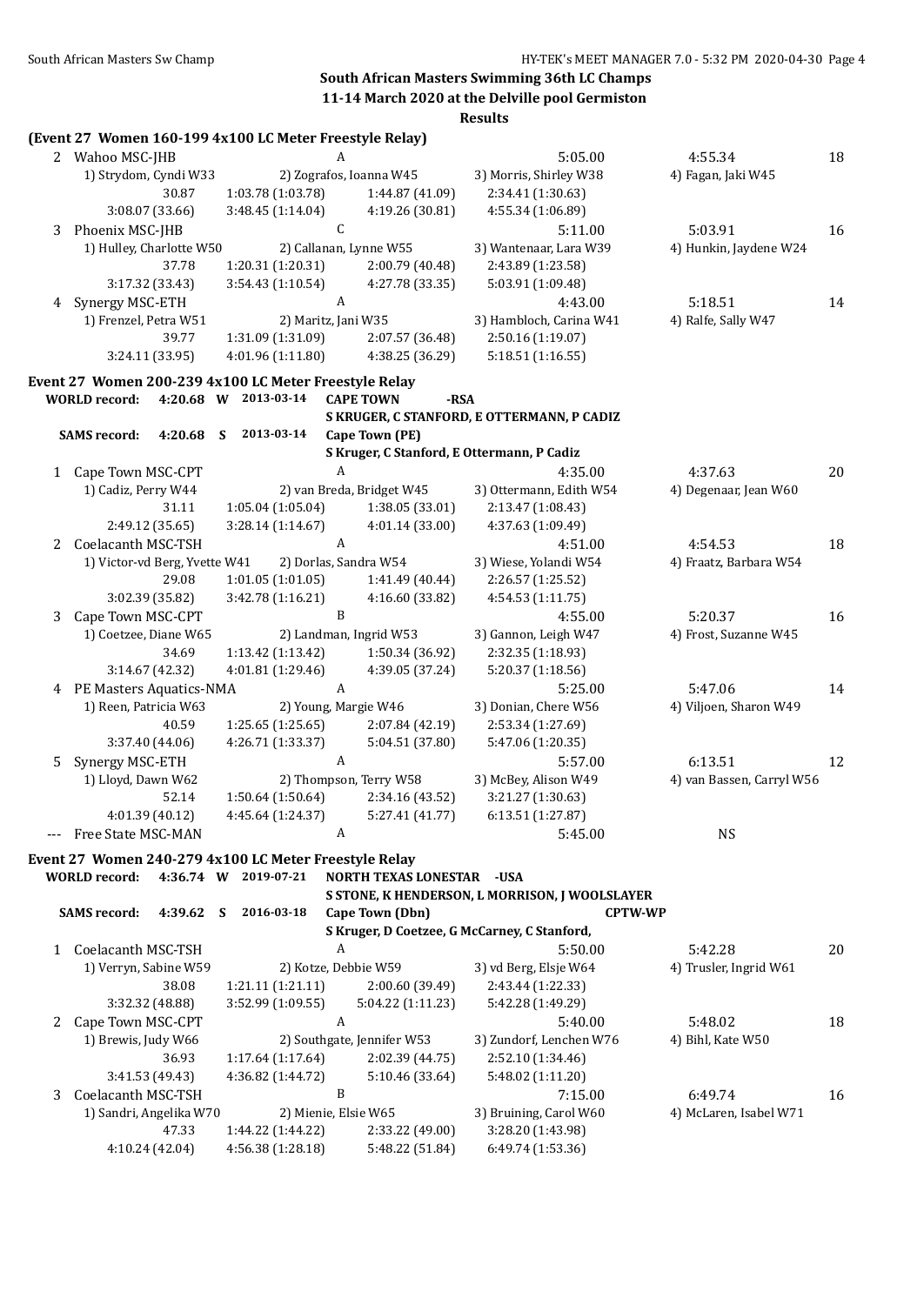**South African Masters Swimming 36th LC Champs 11-14 March 2020 at the Delville pool Germiston**

| (Event 27 Women 240-279 4x100 LC Meter Freestyle Relay)<br>4 Wahoo MSC-JHB<br>7:50.00<br>7:20.57<br>C<br>14<br>2) Gilmartin, Theresa W62<br>3) Lawless, Helen W71<br>1) Cronje, Anet W59<br>4) Bridges, Carole W58<br>51.62<br>2:01.95 (2:01.95)<br>2:53.80 (51.85)<br>3:55.89 (1:53.94)<br>6:27.83(45.74)<br>7:20.57 (1:38.48)<br>4:45.11 (49.22)<br>5:42.09 (1:46.20)<br>Event 27 Women 280-319 4x100 LC Meter Freestyle Relay<br><b>WORLD</b> record:<br>5:39.58 W 2019-05-04<br><b>PSV</b><br>-NED<br>I WEEKERS, L GEURTS, P VERHAGEN, C VERHOEVEN<br>2016-03-18<br><b>SAMS</b> record:<br>7:10.81 S<br>Coelacanth (Dbn)<br><b>COEL-NT</b><br>R Burger, A Hanson, J Fyfe, A Sandri<br>1 Phoenix MSC-JHB<br>A<br>5:50.00<br>6:02.25S<br>20<br>2) Jones, Anne W75<br>3) Crawford, Linda W70<br>4) Mons, Maureen W69<br>1) Rollnick, Marissa W69<br>43.92<br>1:31.28 (1:31.28)<br>3:04.66 (1:33.38)<br>2:15.81 (44.53)<br>4:40.65 (1:35.99)<br>5:20.79 (40.14)<br>3:49.38 (44.72)<br>6:02.25(1:21.60)<br>A<br>Synergy MSC-ETH<br>6:36.00<br>18<br>6:46.95S<br>2<br>1) Angelos, Merle W75<br>2) Clark, Rosemary W72<br>3) Bailey, Colleen W66<br>4) Bromfield, Morag W68<br>57.21<br>2:00.63 (2:00.63)<br>3:42.00 (1:41.37)<br>2:46.99 (46.36)<br>5:17.78 (1:35.78)<br>4:29.39 (47.39)<br>6:00.71 (42.93)<br>6:46.95 (1:29.17)<br>Phoenix MSC-JHB<br>B<br>7:06.66S<br>7:19.00<br>16<br>3<br>1) Vorster, Merryll W64<br>2) Gooch, Joelle W65<br>3) Leuner, Sue W81<br>4) Hulley, Jane W78<br>52.02<br>3:31.44 (1:39.06)<br>1:52.38 (1:52.38)<br>2:39.49 (47.11)<br>5:17.74 (1:46.30)<br>6:07.93 (50.19)<br>7:06.66 (1:48.92)<br>4:22.66 (51.22)<br>4 Coelacanth MSC-TSH<br>A<br>9:48.00<br>8:17.18<br>14<br>2) Rees, Jane W76<br>3) Burger, Rita W75<br>4) Vorwerk Marren, Ingrid W69<br>1) Fyfe, Joyce W73<br>56.26<br>1:55.75 (1:55.75)<br>2:52.63 (56.88)<br>3:53.70 (1:57.95)<br>5:53.56 (1:59.86)<br>7:01.52 (1:07.96)<br>8:17.18 (2:23.62)<br>4:51.73 (58.03)<br>Event 33 Women 100-119 4x50 LC Meter Freestyle Relay<br>2016-10-16<br><b>WORLD</b> record:<br>1:50.28 W<br><b>CMCSC</b><br>-IPN<br>N HASEGAWA, N MIZUOCHI, S NAWATA, A KAWABATA<br>2015-03-19<br><b>SAMS</b> record:<br>1:54.22 S<br>Phoenix (Jhb)<br><b>PHOE-CG</b><br>S Gunther, L Cloete, A Landau, E Werth<br>1 Coelacanth MSC-TSH<br>A<br>2:09.00<br>2:15.74<br>20<br>2) Stanton, Stacey W24<br>1) Kotze, Nadene W27<br>3) Ledbitter, Dawn W27<br>4) Odendaal, Dalena W27<br>29.88<br>1:06.90 (37.02)<br>2:15.74 (30.83)<br>1:44.91 (38.01)<br>A<br>2:40.00<br><b>NS</b><br>Wahoo MSC-JHB<br>Event 33 Women 120-159 4x50 LC Meter Freestyle Relay<br>2015-08-14<br><b>WORLD</b> record:<br>-RUS<br>$1:49.03$ W<br><b>TSUNAMI</b><br>S KNYAGININA, A FEOKTISTOVA, L YUDINA, I SHLEMOVA<br>2012-06-14<br><b>SAMS</b> record:<br>1:52.58<br>Cape Town (Ric)<br>- S<br>E Ottermann, M Strauss, P Cadiz, C Stanford<br>A<br>Coelacanth MSC-TSH<br>2:05.86<br>20<br>2:07.00<br>1<br>1) Harrop-Allin, Suzanne W41<br>2) Bester, Esthe W32<br>3) le Roux, Louisa W28<br>4) Conradie, Melissa W34<br>31.26<br>2:05.86 (33.35)<br>1:00.21 (28.95)<br>1:32.51 (32.30)<br>C<br>Coelacanth MSC-TSH<br>2:43.61<br>3:01.00<br>18<br>2<br>1) Boshoff, Meghan W30<br>2) Gous, Denise W34<br>3) Coetzer, Dida W28<br>4) de Villiers, Martjie W42<br>40.12<br>1:20.32 (40.20)<br>2:00.26 (39.94)<br>2:43.61 (43.35)<br>B<br>Coelacanth MSC-TSH<br><b>DQ</b><br>2:16.00<br>Swimmers ages not within team age group<br>2) Vreenegoor, Joanne W38<br>3) de Souza, Charlene W38<br>1) Macaskill, Mandy W45<br>4) Smart, Joanne W40<br>38.82<br>1:12.95 (34.13)<br>1:46.69 (33.74)<br>DQ (38.63) |  |  |  |  |  | <b>Results</b> |  |
|-----------------------------------------------------------------------------------------------------------------------------------------------------------------------------------------------------------------------------------------------------------------------------------------------------------------------------------------------------------------------------------------------------------------------------------------------------------------------------------------------------------------------------------------------------------------------------------------------------------------------------------------------------------------------------------------------------------------------------------------------------------------------------------------------------------------------------------------------------------------------------------------------------------------------------------------------------------------------------------------------------------------------------------------------------------------------------------------------------------------------------------------------------------------------------------------------------------------------------------------------------------------------------------------------------------------------------------------------------------------------------------------------------------------------------------------------------------------------------------------------------------------------------------------------------------------------------------------------------------------------------------------------------------------------------------------------------------------------------------------------------------------------------------------------------------------------------------------------------------------------------------------------------------------------------------------------------------------------------------------------------------------------------------------------------------------------------------------------------------------------------------------------------------------------------------------------------------------------------------------------------------------------------------------------------------------------------------------------------------------------------------------------------------------------------------------------------------------------------------------------------------------------------------------------------------------------------------------------------------------------------------------------------------------------------------------------------------------------------------------------------------------------------------------------------------------------------------------------------------------------------------------------------------------------------------------------------------------------------------------------------------------------------------------------------------------------------------------------------------------------------------------------------------------------------------------------------------------------------------------------------------------------------------------------------------------------------------------------------------------------------------------------------------------------------------------------------------------------------------------------------------------------------------------------------------------------------------------------------------------------------------------------------|--|--|--|--|--|----------------|--|
|                                                                                                                                                                                                                                                                                                                                                                                                                                                                                                                                                                                                                                                                                                                                                                                                                                                                                                                                                                                                                                                                                                                                                                                                                                                                                                                                                                                                                                                                                                                                                                                                                                                                                                                                                                                                                                                                                                                                                                                                                                                                                                                                                                                                                                                                                                                                                                                                                                                                                                                                                                                                                                                                                                                                                                                                                                                                                                                                                                                                                                                                                                                                                                                                                                                                                                                                                                                                                                                                                                                                                                                                                                                     |  |  |  |  |  |                |  |
|                                                                                                                                                                                                                                                                                                                                                                                                                                                                                                                                                                                                                                                                                                                                                                                                                                                                                                                                                                                                                                                                                                                                                                                                                                                                                                                                                                                                                                                                                                                                                                                                                                                                                                                                                                                                                                                                                                                                                                                                                                                                                                                                                                                                                                                                                                                                                                                                                                                                                                                                                                                                                                                                                                                                                                                                                                                                                                                                                                                                                                                                                                                                                                                                                                                                                                                                                                                                                                                                                                                                                                                                                                                     |  |  |  |  |  |                |  |
|                                                                                                                                                                                                                                                                                                                                                                                                                                                                                                                                                                                                                                                                                                                                                                                                                                                                                                                                                                                                                                                                                                                                                                                                                                                                                                                                                                                                                                                                                                                                                                                                                                                                                                                                                                                                                                                                                                                                                                                                                                                                                                                                                                                                                                                                                                                                                                                                                                                                                                                                                                                                                                                                                                                                                                                                                                                                                                                                                                                                                                                                                                                                                                                                                                                                                                                                                                                                                                                                                                                                                                                                                                                     |  |  |  |  |  |                |  |
|                                                                                                                                                                                                                                                                                                                                                                                                                                                                                                                                                                                                                                                                                                                                                                                                                                                                                                                                                                                                                                                                                                                                                                                                                                                                                                                                                                                                                                                                                                                                                                                                                                                                                                                                                                                                                                                                                                                                                                                                                                                                                                                                                                                                                                                                                                                                                                                                                                                                                                                                                                                                                                                                                                                                                                                                                                                                                                                                                                                                                                                                                                                                                                                                                                                                                                                                                                                                                                                                                                                                                                                                                                                     |  |  |  |  |  |                |  |
|                                                                                                                                                                                                                                                                                                                                                                                                                                                                                                                                                                                                                                                                                                                                                                                                                                                                                                                                                                                                                                                                                                                                                                                                                                                                                                                                                                                                                                                                                                                                                                                                                                                                                                                                                                                                                                                                                                                                                                                                                                                                                                                                                                                                                                                                                                                                                                                                                                                                                                                                                                                                                                                                                                                                                                                                                                                                                                                                                                                                                                                                                                                                                                                                                                                                                                                                                                                                                                                                                                                                                                                                                                                     |  |  |  |  |  |                |  |
|                                                                                                                                                                                                                                                                                                                                                                                                                                                                                                                                                                                                                                                                                                                                                                                                                                                                                                                                                                                                                                                                                                                                                                                                                                                                                                                                                                                                                                                                                                                                                                                                                                                                                                                                                                                                                                                                                                                                                                                                                                                                                                                                                                                                                                                                                                                                                                                                                                                                                                                                                                                                                                                                                                                                                                                                                                                                                                                                                                                                                                                                                                                                                                                                                                                                                                                                                                                                                                                                                                                                                                                                                                                     |  |  |  |  |  |                |  |
|                                                                                                                                                                                                                                                                                                                                                                                                                                                                                                                                                                                                                                                                                                                                                                                                                                                                                                                                                                                                                                                                                                                                                                                                                                                                                                                                                                                                                                                                                                                                                                                                                                                                                                                                                                                                                                                                                                                                                                                                                                                                                                                                                                                                                                                                                                                                                                                                                                                                                                                                                                                                                                                                                                                                                                                                                                                                                                                                                                                                                                                                                                                                                                                                                                                                                                                                                                                                                                                                                                                                                                                                                                                     |  |  |  |  |  |                |  |
|                                                                                                                                                                                                                                                                                                                                                                                                                                                                                                                                                                                                                                                                                                                                                                                                                                                                                                                                                                                                                                                                                                                                                                                                                                                                                                                                                                                                                                                                                                                                                                                                                                                                                                                                                                                                                                                                                                                                                                                                                                                                                                                                                                                                                                                                                                                                                                                                                                                                                                                                                                                                                                                                                                                                                                                                                                                                                                                                                                                                                                                                                                                                                                                                                                                                                                                                                                                                                                                                                                                                                                                                                                                     |  |  |  |  |  |                |  |
|                                                                                                                                                                                                                                                                                                                                                                                                                                                                                                                                                                                                                                                                                                                                                                                                                                                                                                                                                                                                                                                                                                                                                                                                                                                                                                                                                                                                                                                                                                                                                                                                                                                                                                                                                                                                                                                                                                                                                                                                                                                                                                                                                                                                                                                                                                                                                                                                                                                                                                                                                                                                                                                                                                                                                                                                                                                                                                                                                                                                                                                                                                                                                                                                                                                                                                                                                                                                                                                                                                                                                                                                                                                     |  |  |  |  |  |                |  |
|                                                                                                                                                                                                                                                                                                                                                                                                                                                                                                                                                                                                                                                                                                                                                                                                                                                                                                                                                                                                                                                                                                                                                                                                                                                                                                                                                                                                                                                                                                                                                                                                                                                                                                                                                                                                                                                                                                                                                                                                                                                                                                                                                                                                                                                                                                                                                                                                                                                                                                                                                                                                                                                                                                                                                                                                                                                                                                                                                                                                                                                                                                                                                                                                                                                                                                                                                                                                                                                                                                                                                                                                                                                     |  |  |  |  |  |                |  |
|                                                                                                                                                                                                                                                                                                                                                                                                                                                                                                                                                                                                                                                                                                                                                                                                                                                                                                                                                                                                                                                                                                                                                                                                                                                                                                                                                                                                                                                                                                                                                                                                                                                                                                                                                                                                                                                                                                                                                                                                                                                                                                                                                                                                                                                                                                                                                                                                                                                                                                                                                                                                                                                                                                                                                                                                                                                                                                                                                                                                                                                                                                                                                                                                                                                                                                                                                                                                                                                                                                                                                                                                                                                     |  |  |  |  |  |                |  |
|                                                                                                                                                                                                                                                                                                                                                                                                                                                                                                                                                                                                                                                                                                                                                                                                                                                                                                                                                                                                                                                                                                                                                                                                                                                                                                                                                                                                                                                                                                                                                                                                                                                                                                                                                                                                                                                                                                                                                                                                                                                                                                                                                                                                                                                                                                                                                                                                                                                                                                                                                                                                                                                                                                                                                                                                                                                                                                                                                                                                                                                                                                                                                                                                                                                                                                                                                                                                                                                                                                                                                                                                                                                     |  |  |  |  |  |                |  |
|                                                                                                                                                                                                                                                                                                                                                                                                                                                                                                                                                                                                                                                                                                                                                                                                                                                                                                                                                                                                                                                                                                                                                                                                                                                                                                                                                                                                                                                                                                                                                                                                                                                                                                                                                                                                                                                                                                                                                                                                                                                                                                                                                                                                                                                                                                                                                                                                                                                                                                                                                                                                                                                                                                                                                                                                                                                                                                                                                                                                                                                                                                                                                                                                                                                                                                                                                                                                                                                                                                                                                                                                                                                     |  |  |  |  |  |                |  |
|                                                                                                                                                                                                                                                                                                                                                                                                                                                                                                                                                                                                                                                                                                                                                                                                                                                                                                                                                                                                                                                                                                                                                                                                                                                                                                                                                                                                                                                                                                                                                                                                                                                                                                                                                                                                                                                                                                                                                                                                                                                                                                                                                                                                                                                                                                                                                                                                                                                                                                                                                                                                                                                                                                                                                                                                                                                                                                                                                                                                                                                                                                                                                                                                                                                                                                                                                                                                                                                                                                                                                                                                                                                     |  |  |  |  |  |                |  |
|                                                                                                                                                                                                                                                                                                                                                                                                                                                                                                                                                                                                                                                                                                                                                                                                                                                                                                                                                                                                                                                                                                                                                                                                                                                                                                                                                                                                                                                                                                                                                                                                                                                                                                                                                                                                                                                                                                                                                                                                                                                                                                                                                                                                                                                                                                                                                                                                                                                                                                                                                                                                                                                                                                                                                                                                                                                                                                                                                                                                                                                                                                                                                                                                                                                                                                                                                                                                                                                                                                                                                                                                                                                     |  |  |  |  |  |                |  |
|                                                                                                                                                                                                                                                                                                                                                                                                                                                                                                                                                                                                                                                                                                                                                                                                                                                                                                                                                                                                                                                                                                                                                                                                                                                                                                                                                                                                                                                                                                                                                                                                                                                                                                                                                                                                                                                                                                                                                                                                                                                                                                                                                                                                                                                                                                                                                                                                                                                                                                                                                                                                                                                                                                                                                                                                                                                                                                                                                                                                                                                                                                                                                                                                                                                                                                                                                                                                                                                                                                                                                                                                                                                     |  |  |  |  |  |                |  |
|                                                                                                                                                                                                                                                                                                                                                                                                                                                                                                                                                                                                                                                                                                                                                                                                                                                                                                                                                                                                                                                                                                                                                                                                                                                                                                                                                                                                                                                                                                                                                                                                                                                                                                                                                                                                                                                                                                                                                                                                                                                                                                                                                                                                                                                                                                                                                                                                                                                                                                                                                                                                                                                                                                                                                                                                                                                                                                                                                                                                                                                                                                                                                                                                                                                                                                                                                                                                                                                                                                                                                                                                                                                     |  |  |  |  |  |                |  |
|                                                                                                                                                                                                                                                                                                                                                                                                                                                                                                                                                                                                                                                                                                                                                                                                                                                                                                                                                                                                                                                                                                                                                                                                                                                                                                                                                                                                                                                                                                                                                                                                                                                                                                                                                                                                                                                                                                                                                                                                                                                                                                                                                                                                                                                                                                                                                                                                                                                                                                                                                                                                                                                                                                                                                                                                                                                                                                                                                                                                                                                                                                                                                                                                                                                                                                                                                                                                                                                                                                                                                                                                                                                     |  |  |  |  |  |                |  |
|                                                                                                                                                                                                                                                                                                                                                                                                                                                                                                                                                                                                                                                                                                                                                                                                                                                                                                                                                                                                                                                                                                                                                                                                                                                                                                                                                                                                                                                                                                                                                                                                                                                                                                                                                                                                                                                                                                                                                                                                                                                                                                                                                                                                                                                                                                                                                                                                                                                                                                                                                                                                                                                                                                                                                                                                                                                                                                                                                                                                                                                                                                                                                                                                                                                                                                                                                                                                                                                                                                                                                                                                                                                     |  |  |  |  |  |                |  |
|                                                                                                                                                                                                                                                                                                                                                                                                                                                                                                                                                                                                                                                                                                                                                                                                                                                                                                                                                                                                                                                                                                                                                                                                                                                                                                                                                                                                                                                                                                                                                                                                                                                                                                                                                                                                                                                                                                                                                                                                                                                                                                                                                                                                                                                                                                                                                                                                                                                                                                                                                                                                                                                                                                                                                                                                                                                                                                                                                                                                                                                                                                                                                                                                                                                                                                                                                                                                                                                                                                                                                                                                                                                     |  |  |  |  |  |                |  |
|                                                                                                                                                                                                                                                                                                                                                                                                                                                                                                                                                                                                                                                                                                                                                                                                                                                                                                                                                                                                                                                                                                                                                                                                                                                                                                                                                                                                                                                                                                                                                                                                                                                                                                                                                                                                                                                                                                                                                                                                                                                                                                                                                                                                                                                                                                                                                                                                                                                                                                                                                                                                                                                                                                                                                                                                                                                                                                                                                                                                                                                                                                                                                                                                                                                                                                                                                                                                                                                                                                                                                                                                                                                     |  |  |  |  |  |                |  |
|                                                                                                                                                                                                                                                                                                                                                                                                                                                                                                                                                                                                                                                                                                                                                                                                                                                                                                                                                                                                                                                                                                                                                                                                                                                                                                                                                                                                                                                                                                                                                                                                                                                                                                                                                                                                                                                                                                                                                                                                                                                                                                                                                                                                                                                                                                                                                                                                                                                                                                                                                                                                                                                                                                                                                                                                                                                                                                                                                                                                                                                                                                                                                                                                                                                                                                                                                                                                                                                                                                                                                                                                                                                     |  |  |  |  |  |                |  |
|                                                                                                                                                                                                                                                                                                                                                                                                                                                                                                                                                                                                                                                                                                                                                                                                                                                                                                                                                                                                                                                                                                                                                                                                                                                                                                                                                                                                                                                                                                                                                                                                                                                                                                                                                                                                                                                                                                                                                                                                                                                                                                                                                                                                                                                                                                                                                                                                                                                                                                                                                                                                                                                                                                                                                                                                                                                                                                                                                                                                                                                                                                                                                                                                                                                                                                                                                                                                                                                                                                                                                                                                                                                     |  |  |  |  |  |                |  |
|                                                                                                                                                                                                                                                                                                                                                                                                                                                                                                                                                                                                                                                                                                                                                                                                                                                                                                                                                                                                                                                                                                                                                                                                                                                                                                                                                                                                                                                                                                                                                                                                                                                                                                                                                                                                                                                                                                                                                                                                                                                                                                                                                                                                                                                                                                                                                                                                                                                                                                                                                                                                                                                                                                                                                                                                                                                                                                                                                                                                                                                                                                                                                                                                                                                                                                                                                                                                                                                                                                                                                                                                                                                     |  |  |  |  |  |                |  |
|                                                                                                                                                                                                                                                                                                                                                                                                                                                                                                                                                                                                                                                                                                                                                                                                                                                                                                                                                                                                                                                                                                                                                                                                                                                                                                                                                                                                                                                                                                                                                                                                                                                                                                                                                                                                                                                                                                                                                                                                                                                                                                                                                                                                                                                                                                                                                                                                                                                                                                                                                                                                                                                                                                                                                                                                                                                                                                                                                                                                                                                                                                                                                                                                                                                                                                                                                                                                                                                                                                                                                                                                                                                     |  |  |  |  |  |                |  |
|                                                                                                                                                                                                                                                                                                                                                                                                                                                                                                                                                                                                                                                                                                                                                                                                                                                                                                                                                                                                                                                                                                                                                                                                                                                                                                                                                                                                                                                                                                                                                                                                                                                                                                                                                                                                                                                                                                                                                                                                                                                                                                                                                                                                                                                                                                                                                                                                                                                                                                                                                                                                                                                                                                                                                                                                                                                                                                                                                                                                                                                                                                                                                                                                                                                                                                                                                                                                                                                                                                                                                                                                                                                     |  |  |  |  |  |                |  |
|                                                                                                                                                                                                                                                                                                                                                                                                                                                                                                                                                                                                                                                                                                                                                                                                                                                                                                                                                                                                                                                                                                                                                                                                                                                                                                                                                                                                                                                                                                                                                                                                                                                                                                                                                                                                                                                                                                                                                                                                                                                                                                                                                                                                                                                                                                                                                                                                                                                                                                                                                                                                                                                                                                                                                                                                                                                                                                                                                                                                                                                                                                                                                                                                                                                                                                                                                                                                                                                                                                                                                                                                                                                     |  |  |  |  |  |                |  |
|                                                                                                                                                                                                                                                                                                                                                                                                                                                                                                                                                                                                                                                                                                                                                                                                                                                                                                                                                                                                                                                                                                                                                                                                                                                                                                                                                                                                                                                                                                                                                                                                                                                                                                                                                                                                                                                                                                                                                                                                                                                                                                                                                                                                                                                                                                                                                                                                                                                                                                                                                                                                                                                                                                                                                                                                                                                                                                                                                                                                                                                                                                                                                                                                                                                                                                                                                                                                                                                                                                                                                                                                                                                     |  |  |  |  |  |                |  |
|                                                                                                                                                                                                                                                                                                                                                                                                                                                                                                                                                                                                                                                                                                                                                                                                                                                                                                                                                                                                                                                                                                                                                                                                                                                                                                                                                                                                                                                                                                                                                                                                                                                                                                                                                                                                                                                                                                                                                                                                                                                                                                                                                                                                                                                                                                                                                                                                                                                                                                                                                                                                                                                                                                                                                                                                                                                                                                                                                                                                                                                                                                                                                                                                                                                                                                                                                                                                                                                                                                                                                                                                                                                     |  |  |  |  |  |                |  |
|                                                                                                                                                                                                                                                                                                                                                                                                                                                                                                                                                                                                                                                                                                                                                                                                                                                                                                                                                                                                                                                                                                                                                                                                                                                                                                                                                                                                                                                                                                                                                                                                                                                                                                                                                                                                                                                                                                                                                                                                                                                                                                                                                                                                                                                                                                                                                                                                                                                                                                                                                                                                                                                                                                                                                                                                                                                                                                                                                                                                                                                                                                                                                                                                                                                                                                                                                                                                                                                                                                                                                                                                                                                     |  |  |  |  |  |                |  |
|                                                                                                                                                                                                                                                                                                                                                                                                                                                                                                                                                                                                                                                                                                                                                                                                                                                                                                                                                                                                                                                                                                                                                                                                                                                                                                                                                                                                                                                                                                                                                                                                                                                                                                                                                                                                                                                                                                                                                                                                                                                                                                                                                                                                                                                                                                                                                                                                                                                                                                                                                                                                                                                                                                                                                                                                                                                                                                                                                                                                                                                                                                                                                                                                                                                                                                                                                                                                                                                                                                                                                                                                                                                     |  |  |  |  |  |                |  |
|                                                                                                                                                                                                                                                                                                                                                                                                                                                                                                                                                                                                                                                                                                                                                                                                                                                                                                                                                                                                                                                                                                                                                                                                                                                                                                                                                                                                                                                                                                                                                                                                                                                                                                                                                                                                                                                                                                                                                                                                                                                                                                                                                                                                                                                                                                                                                                                                                                                                                                                                                                                                                                                                                                                                                                                                                                                                                                                                                                                                                                                                                                                                                                                                                                                                                                                                                                                                                                                                                                                                                                                                                                                     |  |  |  |  |  |                |  |
|                                                                                                                                                                                                                                                                                                                                                                                                                                                                                                                                                                                                                                                                                                                                                                                                                                                                                                                                                                                                                                                                                                                                                                                                                                                                                                                                                                                                                                                                                                                                                                                                                                                                                                                                                                                                                                                                                                                                                                                                                                                                                                                                                                                                                                                                                                                                                                                                                                                                                                                                                                                                                                                                                                                                                                                                                                                                                                                                                                                                                                                                                                                                                                                                                                                                                                                                                                                                                                                                                                                                                                                                                                                     |  |  |  |  |  |                |  |
|                                                                                                                                                                                                                                                                                                                                                                                                                                                                                                                                                                                                                                                                                                                                                                                                                                                                                                                                                                                                                                                                                                                                                                                                                                                                                                                                                                                                                                                                                                                                                                                                                                                                                                                                                                                                                                                                                                                                                                                                                                                                                                                                                                                                                                                                                                                                                                                                                                                                                                                                                                                                                                                                                                                                                                                                                                                                                                                                                                                                                                                                                                                                                                                                                                                                                                                                                                                                                                                                                                                                                                                                                                                     |  |  |  |  |  |                |  |
|                                                                                                                                                                                                                                                                                                                                                                                                                                                                                                                                                                                                                                                                                                                                                                                                                                                                                                                                                                                                                                                                                                                                                                                                                                                                                                                                                                                                                                                                                                                                                                                                                                                                                                                                                                                                                                                                                                                                                                                                                                                                                                                                                                                                                                                                                                                                                                                                                                                                                                                                                                                                                                                                                                                                                                                                                                                                                                                                                                                                                                                                                                                                                                                                                                                                                                                                                                                                                                                                                                                                                                                                                                                     |  |  |  |  |  |                |  |
|                                                                                                                                                                                                                                                                                                                                                                                                                                                                                                                                                                                                                                                                                                                                                                                                                                                                                                                                                                                                                                                                                                                                                                                                                                                                                                                                                                                                                                                                                                                                                                                                                                                                                                                                                                                                                                                                                                                                                                                                                                                                                                                                                                                                                                                                                                                                                                                                                                                                                                                                                                                                                                                                                                                                                                                                                                                                                                                                                                                                                                                                                                                                                                                                                                                                                                                                                                                                                                                                                                                                                                                                                                                     |  |  |  |  |  |                |  |
|                                                                                                                                                                                                                                                                                                                                                                                                                                                                                                                                                                                                                                                                                                                                                                                                                                                                                                                                                                                                                                                                                                                                                                                                                                                                                                                                                                                                                                                                                                                                                                                                                                                                                                                                                                                                                                                                                                                                                                                                                                                                                                                                                                                                                                                                                                                                                                                                                                                                                                                                                                                                                                                                                                                                                                                                                                                                                                                                                                                                                                                                                                                                                                                                                                                                                                                                                                                                                                                                                                                                                                                                                                                     |  |  |  |  |  |                |  |
|                                                                                                                                                                                                                                                                                                                                                                                                                                                                                                                                                                                                                                                                                                                                                                                                                                                                                                                                                                                                                                                                                                                                                                                                                                                                                                                                                                                                                                                                                                                                                                                                                                                                                                                                                                                                                                                                                                                                                                                                                                                                                                                                                                                                                                                                                                                                                                                                                                                                                                                                                                                                                                                                                                                                                                                                                                                                                                                                                                                                                                                                                                                                                                                                                                                                                                                                                                                                                                                                                                                                                                                                                                                     |  |  |  |  |  |                |  |
|                                                                                                                                                                                                                                                                                                                                                                                                                                                                                                                                                                                                                                                                                                                                                                                                                                                                                                                                                                                                                                                                                                                                                                                                                                                                                                                                                                                                                                                                                                                                                                                                                                                                                                                                                                                                                                                                                                                                                                                                                                                                                                                                                                                                                                                                                                                                                                                                                                                                                                                                                                                                                                                                                                                                                                                                                                                                                                                                                                                                                                                                                                                                                                                                                                                                                                                                                                                                                                                                                                                                                                                                                                                     |  |  |  |  |  |                |  |
|                                                                                                                                                                                                                                                                                                                                                                                                                                                                                                                                                                                                                                                                                                                                                                                                                                                                                                                                                                                                                                                                                                                                                                                                                                                                                                                                                                                                                                                                                                                                                                                                                                                                                                                                                                                                                                                                                                                                                                                                                                                                                                                                                                                                                                                                                                                                                                                                                                                                                                                                                                                                                                                                                                                                                                                                                                                                                                                                                                                                                                                                                                                                                                                                                                                                                                                                                                                                                                                                                                                                                                                                                                                     |  |  |  |  |  |                |  |
|                                                                                                                                                                                                                                                                                                                                                                                                                                                                                                                                                                                                                                                                                                                                                                                                                                                                                                                                                                                                                                                                                                                                                                                                                                                                                                                                                                                                                                                                                                                                                                                                                                                                                                                                                                                                                                                                                                                                                                                                                                                                                                                                                                                                                                                                                                                                                                                                                                                                                                                                                                                                                                                                                                                                                                                                                                                                                                                                                                                                                                                                                                                                                                                                                                                                                                                                                                                                                                                                                                                                                                                                                                                     |  |  |  |  |  |                |  |
|                                                                                                                                                                                                                                                                                                                                                                                                                                                                                                                                                                                                                                                                                                                                                                                                                                                                                                                                                                                                                                                                                                                                                                                                                                                                                                                                                                                                                                                                                                                                                                                                                                                                                                                                                                                                                                                                                                                                                                                                                                                                                                                                                                                                                                                                                                                                                                                                                                                                                                                                                                                                                                                                                                                                                                                                                                                                                                                                                                                                                                                                                                                                                                                                                                                                                                                                                                                                                                                                                                                                                                                                                                                     |  |  |  |  |  |                |  |
|                                                                                                                                                                                                                                                                                                                                                                                                                                                                                                                                                                                                                                                                                                                                                                                                                                                                                                                                                                                                                                                                                                                                                                                                                                                                                                                                                                                                                                                                                                                                                                                                                                                                                                                                                                                                                                                                                                                                                                                                                                                                                                                                                                                                                                                                                                                                                                                                                                                                                                                                                                                                                                                                                                                                                                                                                                                                                                                                                                                                                                                                                                                                                                                                                                                                                                                                                                                                                                                                                                                                                                                                                                                     |  |  |  |  |  |                |  |
|                                                                                                                                                                                                                                                                                                                                                                                                                                                                                                                                                                                                                                                                                                                                                                                                                                                                                                                                                                                                                                                                                                                                                                                                                                                                                                                                                                                                                                                                                                                                                                                                                                                                                                                                                                                                                                                                                                                                                                                                                                                                                                                                                                                                                                                                                                                                                                                                                                                                                                                                                                                                                                                                                                                                                                                                                                                                                                                                                                                                                                                                                                                                                                                                                                                                                                                                                                                                                                                                                                                                                                                                                                                     |  |  |  |  |  |                |  |
|                                                                                                                                                                                                                                                                                                                                                                                                                                                                                                                                                                                                                                                                                                                                                                                                                                                                                                                                                                                                                                                                                                                                                                                                                                                                                                                                                                                                                                                                                                                                                                                                                                                                                                                                                                                                                                                                                                                                                                                                                                                                                                                                                                                                                                                                                                                                                                                                                                                                                                                                                                                                                                                                                                                                                                                                                                                                                                                                                                                                                                                                                                                                                                                                                                                                                                                                                                                                                                                                                                                                                                                                                                                     |  |  |  |  |  |                |  |
|                                                                                                                                                                                                                                                                                                                                                                                                                                                                                                                                                                                                                                                                                                                                                                                                                                                                                                                                                                                                                                                                                                                                                                                                                                                                                                                                                                                                                                                                                                                                                                                                                                                                                                                                                                                                                                                                                                                                                                                                                                                                                                                                                                                                                                                                                                                                                                                                                                                                                                                                                                                                                                                                                                                                                                                                                                                                                                                                                                                                                                                                                                                                                                                                                                                                                                                                                                                                                                                                                                                                                                                                                                                     |  |  |  |  |  |                |  |
|                                                                                                                                                                                                                                                                                                                                                                                                                                                                                                                                                                                                                                                                                                                                                                                                                                                                                                                                                                                                                                                                                                                                                                                                                                                                                                                                                                                                                                                                                                                                                                                                                                                                                                                                                                                                                                                                                                                                                                                                                                                                                                                                                                                                                                                                                                                                                                                                                                                                                                                                                                                                                                                                                                                                                                                                                                                                                                                                                                                                                                                                                                                                                                                                                                                                                                                                                                                                                                                                                                                                                                                                                                                     |  |  |  |  |  |                |  |
|                                                                                                                                                                                                                                                                                                                                                                                                                                                                                                                                                                                                                                                                                                                                                                                                                                                                                                                                                                                                                                                                                                                                                                                                                                                                                                                                                                                                                                                                                                                                                                                                                                                                                                                                                                                                                                                                                                                                                                                                                                                                                                                                                                                                                                                                                                                                                                                                                                                                                                                                                                                                                                                                                                                                                                                                                                                                                                                                                                                                                                                                                                                                                                                                                                                                                                                                                                                                                                                                                                                                                                                                                                                     |  |  |  |  |  |                |  |
|                                                                                                                                                                                                                                                                                                                                                                                                                                                                                                                                                                                                                                                                                                                                                                                                                                                                                                                                                                                                                                                                                                                                                                                                                                                                                                                                                                                                                                                                                                                                                                                                                                                                                                                                                                                                                                                                                                                                                                                                                                                                                                                                                                                                                                                                                                                                                                                                                                                                                                                                                                                                                                                                                                                                                                                                                                                                                                                                                                                                                                                                                                                                                                                                                                                                                                                                                                                                                                                                                                                                                                                                                                                     |  |  |  |  |  |                |  |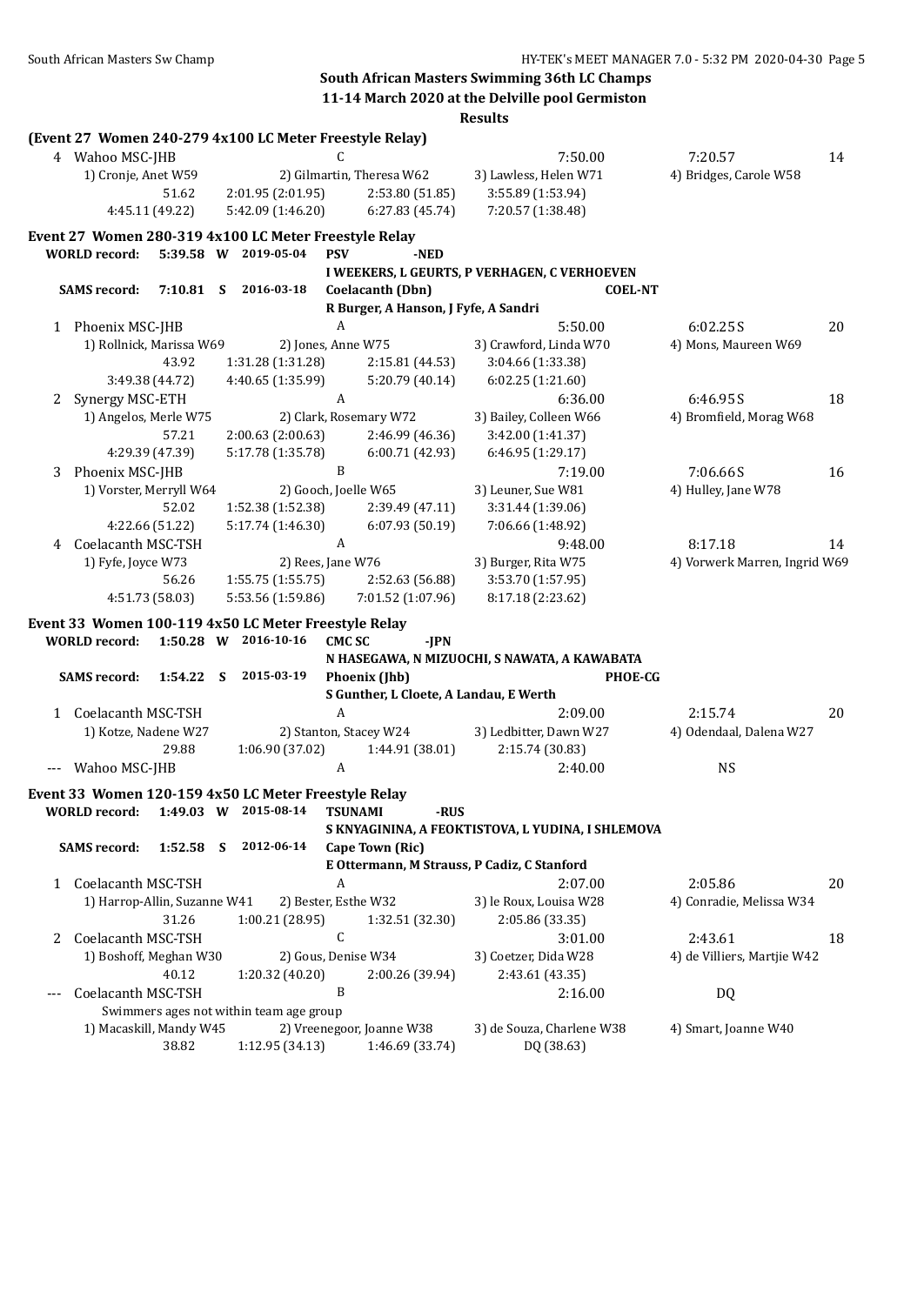**11-14 March 2020 at the Delville pool Germiston**

|       |                                 |             | Event 33 Women 160-199 4x50 LC Meter Freestyle Relay |                  |                              |      |                                                      |                               |                  |
|-------|---------------------------------|-------------|------------------------------------------------------|------------------|------------------------------|------|------------------------------------------------------|-------------------------------|------------------|
|       | <b>WORLD</b> record:            |             | 1:48.44 W 2006-08-08                                 |                  | <b>TEAM TYR</b>              | -USA |                                                      |                               |                  |
|       |                                 |             |                                                      |                  |                              |      | S HART, C SAPPEY, A PETTIS-SCOTT, S VON DER LIPPE    |                               |                  |
|       | <b>SAMS record:</b>             |             | 1:57.63 S 2013-03-15                                 |                  | Cape Town (PE)               |      |                                                      |                               |                  |
|       |                                 |             |                                                      |                  |                              |      | M Strauss, L Gannon, P Cadiz, E Ottermann            |                               |                  |
|       | 1 Coelacanth MSC-TSH            |             |                                                      | $\boldsymbol{A}$ |                              |      | 1:58.00                                              | 2:00.60                       | 20               |
|       | 1) Verryn, Sabine W59           |             |                                                      |                  | 2) Victor, Thilde W38        |      | 3) Fraatz, Barbara W54                               | 4) Victor-vd Berg, Yvette W41 |                  |
|       |                                 | 32.31       | 1:00.94 (28.63)                                      |                  | 1:32.71 (31.77)              |      | 2:00.60 (27.89)                                      |                               |                  |
| 2     | Wahoo MSC-JHB                   |             |                                                      | $\, {\bf B}$     |                              |      | 2:00.00                                              | 2:02.24                       | 18               |
|       | 1) Strydom, Cyndi W33           |             |                                                      |                  | 2) Fritz, Debbie W49         |      | 3) Morris, Shirley W38                               | 4) Fagan, Jaki W45            |                  |
|       |                                 | 29.03       | 1:00.94 (31.91)                                      |                  | 1:32.70 (31.76)              |      | 2:02.24 (29.54)                                      |                               |                  |
| 3     | Cape Town MSC-CPT               |             |                                                      | $\mathbf{A}$     |                              |      | 2:03.00                                              | 2:03.77                       | 16               |
|       | 1) Cadiz, Perry W44             |             |                                                      |                  | 2) Frost, Suzanne W45        |      | 3) van Breda, Bridget W45                            | 4) Amner, Claire W46          |                  |
|       |                                 | 28.93       | 1:01.86 (32.93)                                      |                  | 1:33.20 (31.34)              |      | 2:03.77 (30.57)                                      |                               |                  |
|       | 4 PE Masters Aquatics-NMA       |             |                                                      | $\mathbf{A}$     |                              |      | 2:10.00                                              | 2:08.31                       | 14               |
|       | 1) Gous, Tracy W44              |             |                                                      |                  | 2) Henderson, Delwen W32     |      | 3) Young, Margie W46                                 | 4) Saporta, Antonelle W40     |                  |
|       |                                 | 29.74       | 1:01.29 (31.55)                                      |                  | 1:36.29 (35.00)              |      | 2:08.31 (32.02)                                      |                               |                  |
| 5     | Synergy MSC-ETH                 |             |                                                      | $\mathbf{A}$     |                              |      | 2:03.00                                              | 2:12.06                       | 12               |
|       | 1) Maritz, Jani W35             |             |                                                      |                  | 2) Cook, Wendy W50           |      | 3) Hambloch, Carina W41                              | 4) Ralfe, Sally W47           |                  |
|       |                                 | 35.10       | 1:08.88 (33.78)                                      |                  | 1:41.51 (32.63)              |      | 2:12.06 (30.55)                                      |                               |                  |
| 6     | Waterborn SC - Masters-JHB      |             |                                                      | A                |                              |      | 2:07.00                                              | 2:24.45                       | 10               |
|       | 1) Naude, Caren W53             |             |                                                      |                  | 2) Kennedy, Karen W54        |      | 3) Tudorich-Ghemo, Danielle W43 4) Ross, Tannith W33 |                               |                  |
|       |                                 | 36.80       | 1:12.07 (35.27)                                      |                  | 1:51.68 (39.61)              |      | 2:24.45 (32.77)                                      |                               |                  |
|       | 7 Phoenix MSC-JHB               |             |                                                      | C                |                              |      | 2:27.00                                              |                               |                  |
|       |                                 |             | 1) Cruickshanks, Sally-Anne W43 2) Pearse, Nina W45  |                  |                              |      | 3) Callanan, Lynne W55                               | 2:29.11                       | 8                |
|       |                                 | 43.91       | 1:20.06(36.15)                                       |                  | 1:57.36 (37.30)              |      |                                                      | 4) Wantenaar, Lara W39        |                  |
|       |                                 |             |                                                      | $\mathbf{A}$     |                              |      | 2:29.11 (31.75)                                      |                               |                  |
| 8     | Masters East Gauteng Aquatics-E |             |                                                      |                  |                              |      | 2:26.00                                              | 2:30.68                       | $\boldsymbol{6}$ |
|       | 1) van Biljon, Deidre W48       |             |                                                      |                  | 2) van Rooyen, Christina W44 |      | 3) de Montille, Nicole W44                           | 4) Heynes, Rox W37            |                  |
|       |                                 | 35.31       | 1:14.58 (39.27)                                      |                  | 1:52.43 (37.85)              |      | 2:30.68 (38.25)                                      |                               |                  |
|       | Synergy MSC-ETH                 |             |                                                      | $\, {\bf B}$     |                              |      | 2:21.00                                              | <b>NS</b>                     |                  |
|       | Fish Eagles MSC-EDD             |             |                                                      | A                |                              |      | 2:17.84                                              | <b>NS</b>                     |                  |
|       | 1) Bishop, Pippy W38            |             |                                                      |                  | 2) Wallace, Mandi W59        |      | 3) Roos, Moneque W37                                 | 4) Osborne, Tanya W47         |                  |
|       | Coelacanth MSC-TSH              |             |                                                      | B                |                              |      | 2:25.00                                              | <b>NS</b>                     |                  |
|       |                                 |             | Event 33 Women 200-239 4x50 LC Meter Freestyle Relay |                  |                              |      |                                                      |                               |                  |
|       | <b>WORLD record:</b>            |             | 1:56.04 W 2011-03-19                                 |                  | <b>CAPE TOWN MASTERS</b>     |      | $-RSA$                                               |                               |                  |
|       |                                 |             |                                                      |                  |                              |      | S KRUGER, C STANFORD, M STRAUSS, E OTTERMANN         |                               |                  |
|       | <b>SAMS</b> record:             | $1:56.04$ S | 2011-03-19                                           |                  | Cape Town (Oud)              |      |                                                      |                               |                  |
|       |                                 |             |                                                      |                  |                              |      | S Kruger, C Stanford, M Strauss, E Ottermann         |                               |                  |
|       | 1 Cape Town MSC-CPT             |             |                                                      | A                |                              |      | 2:11.00                                              | 2:18.42                       | 20               |
|       | 1) Bihl, Kate W50               |             |                                                      |                  | 2) Landman, Ingrid W53       |      | 3) Winfield, Melinda W59                             | 4) Gannon, Leigh W47          |                  |
|       |                                 | 32.76       | 1:07.11(34.35)                                       |                  | 1:46.54 (39.43)              |      | 2:18.42 (31.88)                                      |                               |                  |
| 2     | Coelacanth MSC-TSH              |             |                                                      | A                |                              |      | 2:12.00                                              | 2:20.16                       | 18               |
|       | 1) Dorlas, Sandra W54           |             |                                                      |                  | 2) Cairns, Jenny W47         |      | 3) Boshoff, Anneke W48                               | 4) Wiese, Yolandi W54         |                  |
|       |                                 | 37.78       | 1:13.37 (35.59)                                      |                  | 1:46.97 (33.60)              |      | 2:20.16 (33.19)                                      |                               |                  |
| 3     | Free State MSC-MAN              |             |                                                      | A                |                              |      | 1:48.00                                              | 2:27.29                       | 16               |
|       | 1) Pieterse, Grethel W40        |             |                                                      |                  | 2) van Niekerk, Carolyn W47  |      | 3) Richards, Lynette W62                             | 4) Lion-Cachet, Amelia W65    |                  |
|       |                                 |             |                                                      |                  | 1:51.26 (38.61)              |      |                                                      |                               |                  |
|       |                                 | 34.09       | 1:12.65(38.56)                                       | C                |                              |      | 2:27.29 (36.03)                                      |                               |                  |
|       | 4 Wahoo MSC-JHB                 |             |                                                      |                  |                              |      | 2:45.00                                              | 2:34.53                       | 14               |
|       | 1) Candy, Nikki W38             |             |                                                      |                  | 2) Alder, Elaine W63         |      | 3) Bridges, Carole W58                               | 4) Scott, Deb W58             |                  |
|       |                                 | 39.03       | 1:17.59 (38.56)                                      |                  | 2:00.84 (43.25)              |      | 2:34.53 (33.69)                                      |                               |                  |
| 5     | Coelacanth MSC-TSH              |             |                                                      | B                |                              |      | 2:31.00                                              | 2:53.45                       | 12               |
|       | 1) Grobler, Jana W55            |             |                                                      |                  | 2) Dredge, Paula W48         |      | 3) Sharp, Debbie W53                                 | 4) Venter, Karen W46          |                  |
|       |                                 | 44.17       | 1:32.63 (48.46)                                      |                  | 2:14.76 (42.13)              |      | 2:53.45 (38.69)                                      |                               |                  |
| 6     | Wahoo MSC-JHB                   |             |                                                      | $\mathbf D$      |                              |      | 3:20.00                                              | 3:21.37                       | 10               |
|       | 1) Gilmartin, Theresa W62       |             |                                                      |                  | 2) O'Mahony, Pearl W43       |      | 3) Cronje, Anet W59                                  | 4) Murray, Sandy W60          |                  |
|       |                                 | 47.72       | 1:43.19 (55.47)                                      |                  | 2:34.38 (51.19)              |      | 3:21.37 (46.99)                                      |                               |                  |
| $---$ | Coelacanth MSC-TSH              |             |                                                      | С                |                              |      | 3:09.00                                              | <b>NS</b>                     |                  |